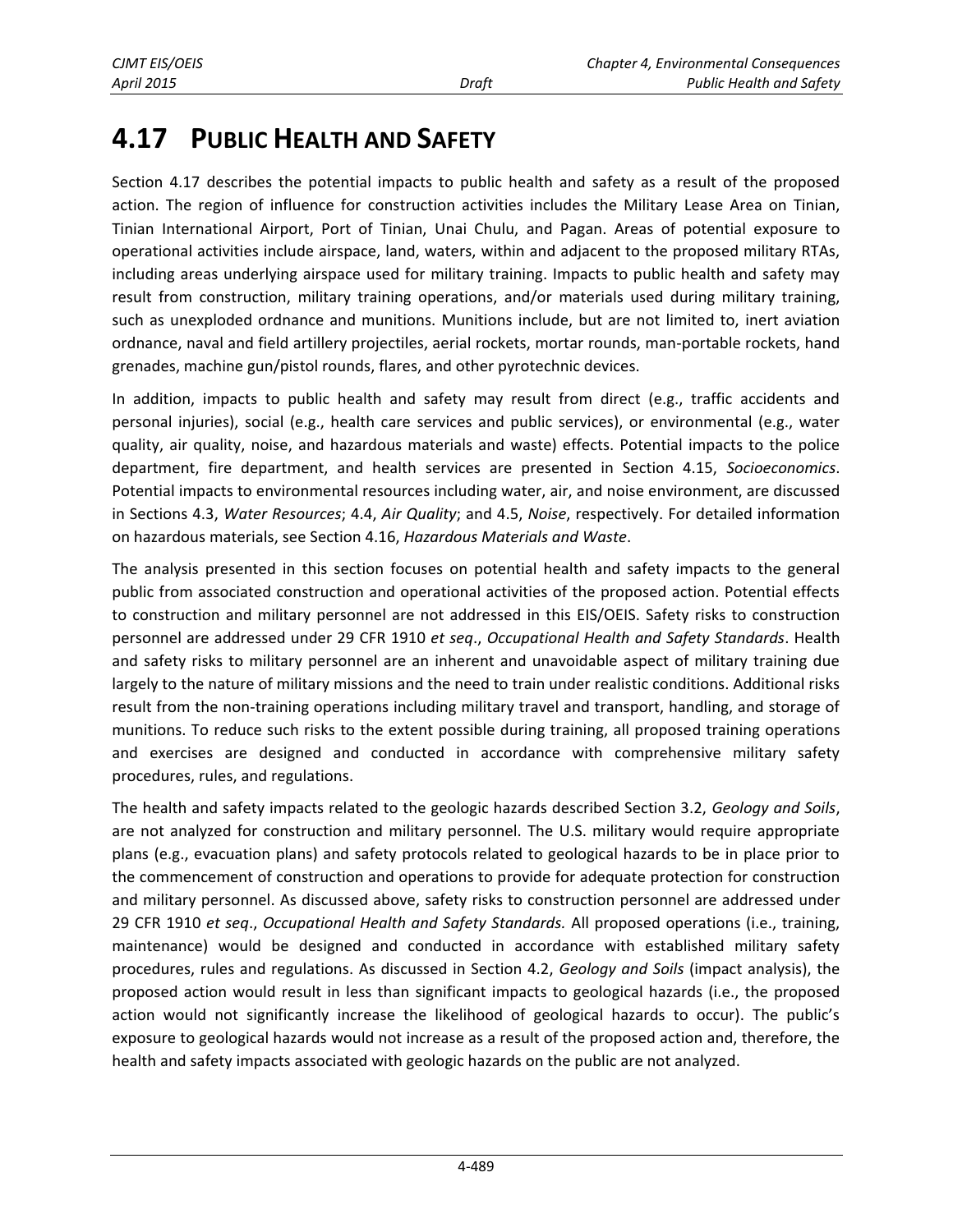# **4.17.1 Approach to Analysis**

Impacts to public health and safety were assessed by evaluating the relative scope and location of proposed construction and operation activities and their potential to alter or impact the existing conditions for public health and safety. Potential impacts associated with military training activities (i.e., range safety, including wildfire) and unexploded ordnance/munitions are considered as part of the operation impact analysis. Impact significance was determined by analyzing the extent or degree to which implementation of the proposed action would potentially result in an increased risk to public health and safety. Factors considered in evaluating the effects of the proposed activities on public health and safety include:

- Proximity of construction or operation activities to the public
- Frequency and duration of events
- Range safety procedures (access control, public notification, natural resource protection)
- Post-training procedures (site clean-up)

The U.S. military is required to comply with applicable regulations and laws under the enforcement authorities of both federal and local government entities. In accordance with Naval Ordnance Safety and Security Activity Instruction 8020.15D, an Explosives Safety Submission document must be prepared that details how explosive safety standards would be applied to munitions responses (DoN 2011). The Explosives Safety Submission document would address how a proposed action complies with applicable environmental requirements related to the management of munitions and explosives of concern, and would outline specific measures to be taken to ensure the safety of the public. Accordingly, documented procedures would be established to ensure that the public are not endangered by proposed military training events conducted on or around the islands of Tinian and Pagan.

The management of RTAs would be linked to the overall management of the Joint Region Marianas Mariana Islands Range Complex. As the Executive Agent for the U.S. Pacific Command for this action, Marine Corps policies and procedures are assumed to provide the basis for joint and multi-national range and training area management. Marine Corp Order P3550.10, Policies and Procedures for Range and Training Area Management, establishes Marine Corps responsibilities and prescribes policies and procedures concerning safety and management of Marine Corps operational ranges and training areas, to include associated training facilities (DoN 2005).

# <span id="page-1-0"></span>**4.17.2 Resource Management Measures**

Resource management measures applicable to public health and safety include the following.

# **4.17.2.1 Avoidance and Minimization Measures**

 As described in Chapter 2, *Proposed Action and Alternatives,* Section 2.4.1.3, *Operation and Management of Tinian Range and Training Area*, the Military Lease Area would become an active military training area that includes hazardous activity. Gates and fencing would be employed for access control and security and signs will be posted to warn the public of hazards. Varying degrees of public access would be provided to certain portions of the Military Lease Area and waters off the Military Lease Area during the training periods.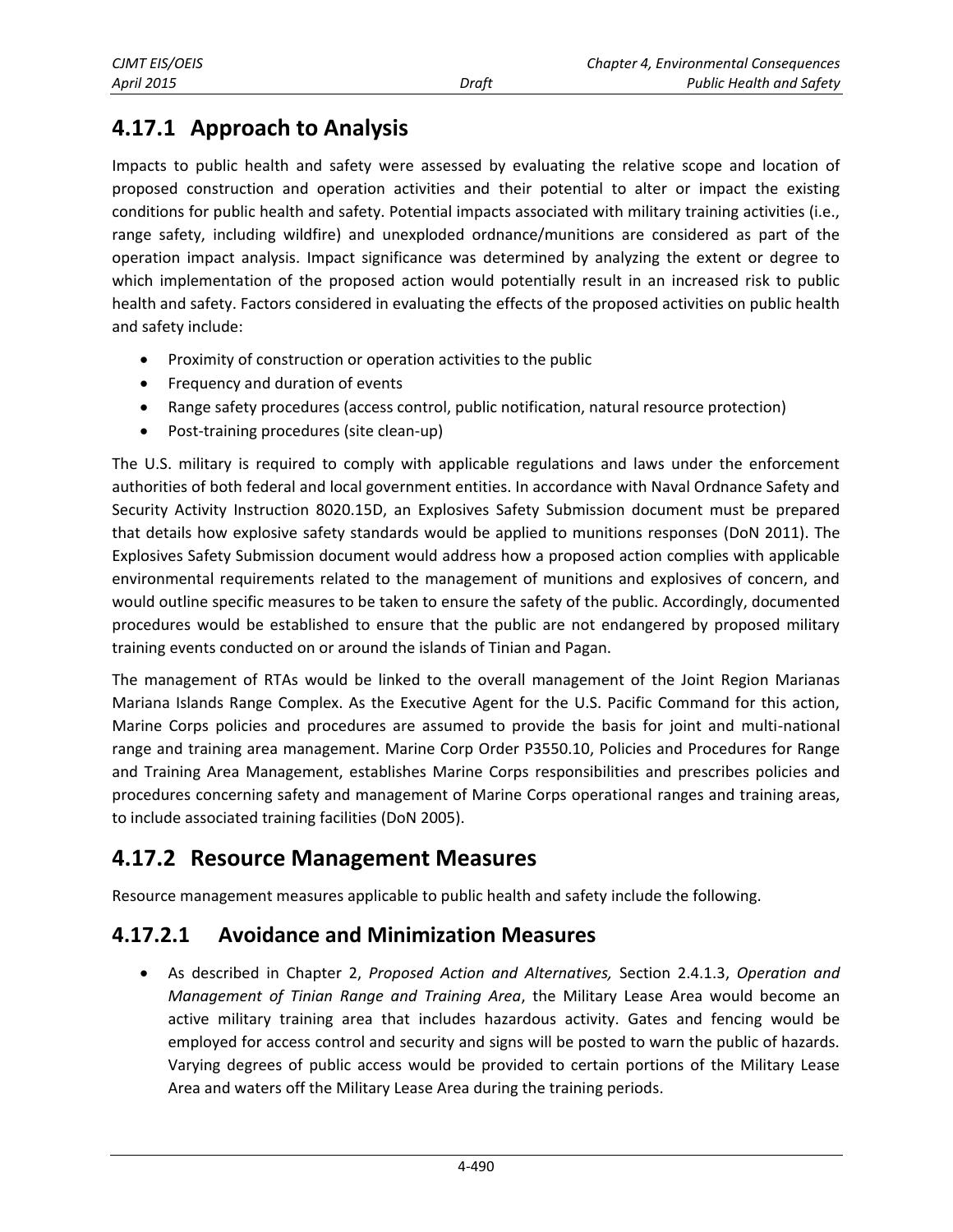- As described in Chapter 2, *Proposed Action and Alternatives,* Section 2.5.1.4, *Operation and Management of Pagan Range and Training Area*, a range safety program will be established per Marine Corps Order 3570.1C, *Range Safety,* detailing procedures for RTA safety, emergency response (medical and fire), explosive ordnance disposal, training mishap investigations, safety training, and range inspections.
- As described in Chapter 2, *Proposed Action and Alternatives*, Section 2.5.1.2.3, *Munitions Storage Area,* the Munitions Storage Area on Pagan would be secured by chain-link fencing with barbed wire. To provide for the safe conduct of military training, both for the public and the training participants, designated sea space and airspace would be selected to support training for all the Tinian and Pagan alternatives. Both the planned sea space and airspace would be scheduled for use during training and these active time periods would be provided to the public via the current Notice to Mariners and Notice to Airmen processes.
- As described in Chapter 2, *Proposed Action and Alternatives*, danger zones would be established around live-fire RTAs under the proposed action and its alternatives. The purpose of the danger zones are established for safe separation of non-participating military personnel and the public from live-fire training. These zones delineate areas (air, land, and sea) in which personnel and/or equipment may be endangered by ground weapons firing or detonation activities. The establishment of charted Special Use Airspace and danger zones on aeronautical and surface navigation charts provides safety information to the public including vertical hazard altitudes that could be a danger to other airspace users. Application of these safety and notification procedures would ensure safety of flight, water operations, and non-training personnel.

# **4.17.2.2 Best Management Practices and Standard Operating Procedures**

Best management practices and standard operating procedures that are applicable for public health and safety are listed below and described in Appendix D, *Best Management Practices*.

- Federal Aviation Administration notification: including the Construction Safety and Phasing Plan and coordination with the Commonwealth Ports Authority and commercial aviation operators
- Bird Aircraft Strike Hazards Plan
- Traffic Management Plan and Work Zone Traffic Management
- Range Training Area and Management Plan
- Public Access Plan
- Gates, Fencing, and Signs
- Fire Management Plan
- Explosives Safety Submission
- Hazards to Electromagnetic Radiation to Ordnance safety program

The Department of Defense would prepare a fire prevention and management plan specific to proposed RTA activities on Tinian and Pagan prior to initiation of live-fire training. The fire management plan would address the preventative and immediate actions required for fire hazards connected with RTA training. Adequate water supply and manpower would be identified to ensure safe training and protection of public safety and property. On Tinian, a 90-foot (30-meter) wide firebreak would be provided around the High Hazard Impact Area. Water trucks and hydrants would be located at the base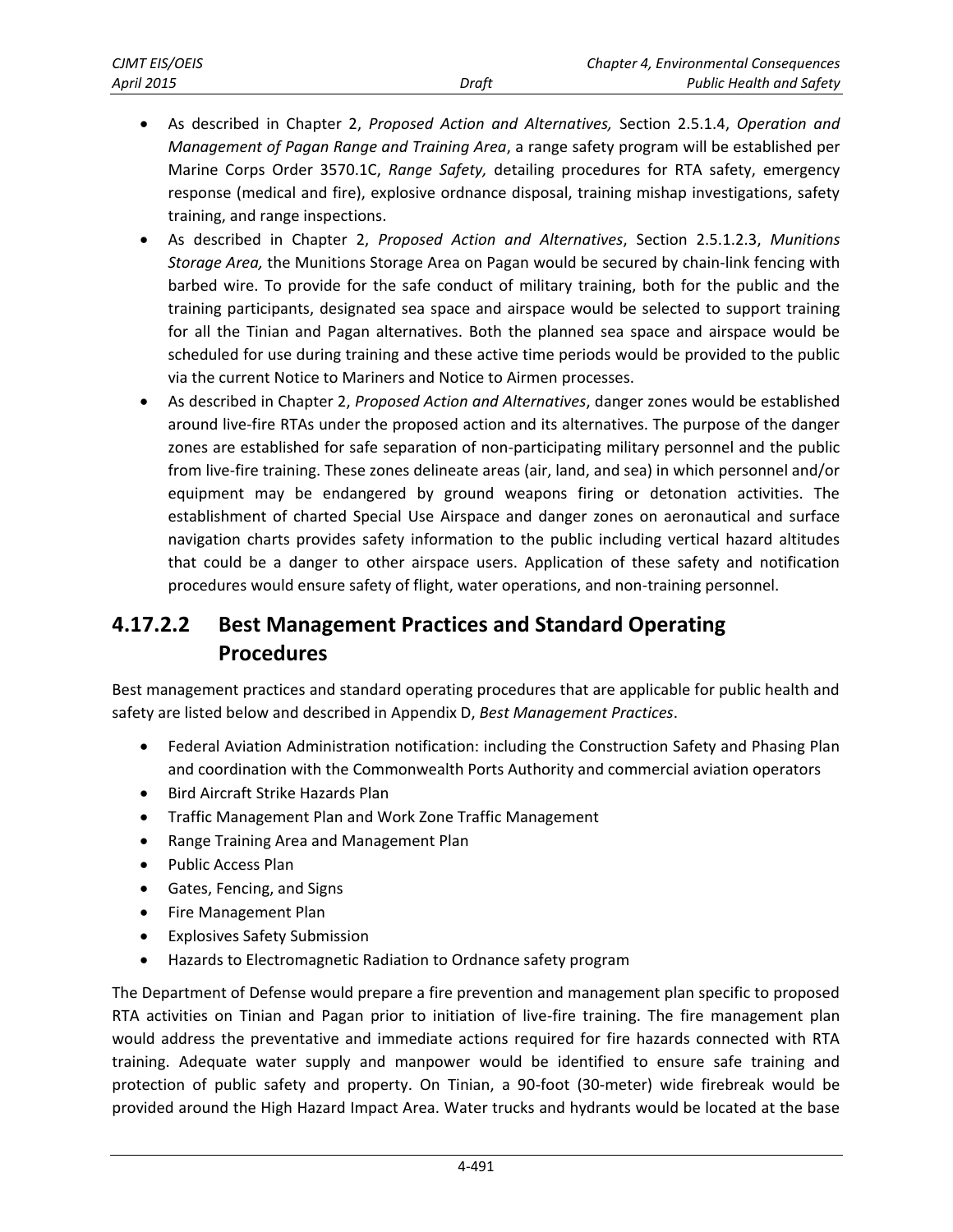<span id="page-3-0"></span>camp and Munitions Storage Area on Tinian. Prescribed burns for vegetation maintenance could occur within the High Hazard Impact Area on Tinian only after assessment of fire conditions.

An organization, such as a Marine Corps Base Guam Range Management Division, would be the designated range control facility organization with responsibility for the range and training facilities. This organization would provide safety, control, maintenance, environmental compliance, and administrative functions for aviation, ground, and combined arms training events within RTAs, to include both live-fire and non-live-fire events.

A range control facility would be established on Tinian to oversee safety, control, maintenance, and administrative functions for air, ground, and sea training activities within the Tinian RTA. Approximately 95 personnel on Tinian would be required for base camp support, range management, range operations, and range maintenance. Military personnel and/or civilian staff on Tinian would be responsible for base camp support, range management, range operations, and range maintenance. Anticipated public health and safety responsibilities of the Range Management Division include:

- **Safety**: Establish and implement required safety regulations such as a range safety program that includes specific safety regulations for each type of training facility. Develop, publish, and coordinate procedures for medical emergency response and evacuation and explosive ordnance disposal response management. Conduct training, face-to-face personnel briefs with required individuals, and conduct inspections.
- **Control**: Schedule, publish notices (electronically and other) to the public, operate a fire desk (a centralized, manned, coordinating military office/agency for range control operations), and provide management of airspace, control personnel, and aircraft movement and access. Provide and coordinate communications and radar surveillance. Establish and man the physical range control facility on Tinian. Administer a web-enabled scheduling system, the Range Facility Management Support System, to schedule training facilities, providing a standard, integrated system to efficiently schedule and manage firing ranges and training areas and providing training support for units. Perform pre-training range sweeps (for people and animals), and active observation during live-fire training. Operate Observation Posts manned or with cameras/radar, to survey the sea space and airspace. Initiate "cease fire" if situations arise where live-fire training could not be conducted safely.
- <span id="page-3-1"></span> **Maintenance**: Provide and coordinate range clearance and environmental compliance and monitoring. Construct and maintain targets and training devices. Provide and maintain range boundary signs, fences, security cameras and gates, and coordinate range maintenance.

# **4.17.3 Tinian**

# **4.17.3.1 Tinian Alternative 1**

### **4.17.3.1.1 Construction Impacts**

### **4.17.3.1.1.1 Aircraft Operations**

Tinian Alternative 1 would include construction of the proposed training facilities at the Tinian International Airport, including new taxiways connecting to the north of existing Runway 08/26 within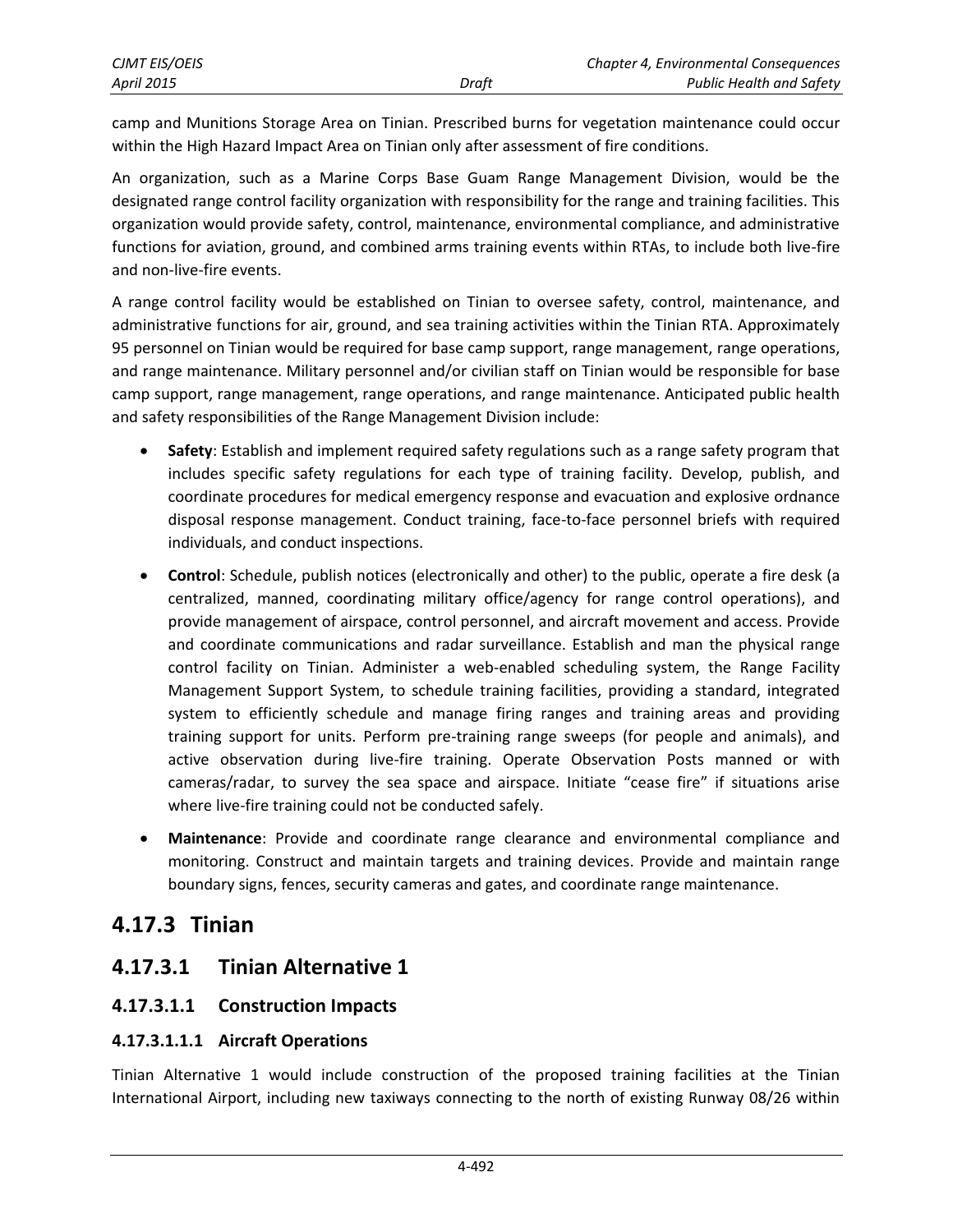| CJMT EIS/OEIS     |       | Chapter 4, Environmental Consequences |
|-------------------|-------|---------------------------------------|
| <b>April 2015</b> | Draft | <b>Public Health and Safety</b>       |

the existing Tinian International Airport boundary. Through implementation of the Construction Safety and Phasing Plan and coordination with the Commonwealth Ports Authority, Tinian Alternative 1 construction activities would result in less than significant direct or indirect impacts to public health and safety with regards to aircraft operations.

#### **4.17.3.1.1.2 Ground Operations**

Construction personnel would be required to maintain boundary signs, fences, and barricades to provide notice to the public of active construction zones. In addition, security personnel or construction safety flaggers would provide warnings to the public of ongoing construction activities along roadways and publicly visited areas (e.g., recreational areas). Because the public would be excluded from entering active construction areas, potential risks to public health and safety would be reduced. Therefore, construction of Tinian Alternative 1 construction activities would result in less than significant direct or indirect impacts to public health and safety with regards to ground operations.

#### **4.17.3.1.1.3 Marine Operations**

Proposed improvements at the Port of Tinian would include construction of a new biosecurity station and construction of a new bulk fuel storage facility, parking, and a stormwater retention pond. In addition, improvements would be made on land in the vicinity of the existing public boat ramp to facilitate egress from the ramp to the roadway. No in-water construction is proposed at the Port of Tinian.

Proposed construction at Unai Chulu to develop the amphibious landings would include in-water construction in the nearshore waters of the beach. Construction techniques would require large construction equipment and temporary construction work areas. Public beach access at Unai Chulu would be prohibited during construction activities. Construction personnel would be required to maintain boundary signs, fences, and barricades to provide notice to the public of active construction zones. In addition, security personnel or construction safety flaggers would provide warnings to the public of ongoing construction activities along roadways leading to the beach. Because the public would be excluded from entering active construction areas, potential risks to public health and safety would be reduced.

Based upon the above analysis and implementation of the resource management measures identified in [Section 4.17-2,](#page-1-0) Alternative 1 construction activities would result in no direct or indirect impacts to public health and safety with regards to marine operations.

#### **4.17.3.1.2 Operation Impacts**

#### **4.17.3.1.2.1 Aircraft Operations**

Various levels of Special Use Airspace will be designated as described in Section 4.6, *Airspace*, to provide for the safe separation of military air traffic and activities of civilian and non-participating air traffic. Special Use Airspace is airspace wherein activities must be confined or limited due their nature. For example, artillery fire must be confined to Special Use Airspace to ensure public aviation safety. Also, public aviation must be restricted from certain Special Use Airspace to ensure their safety. Three types of Special Use Airspace are planned to meet the safety and control aspects of military training: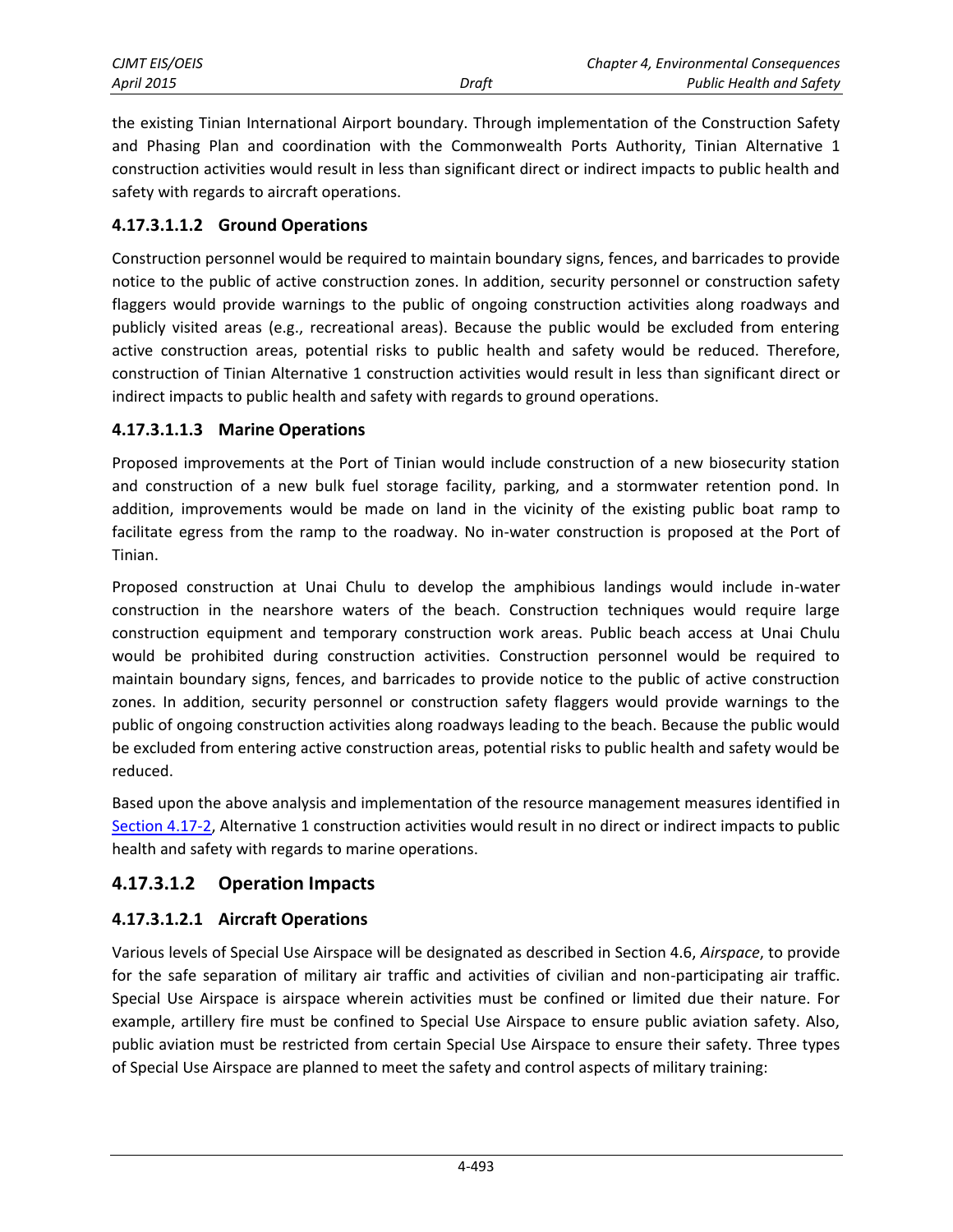- **Military Operation Areas:** airspace designated to separate or segregate certain nonhazardous military activities from other air traffic and to identify where these activities are taking place.
- **Warning Areas:** airspace to alert nonparticipating pilots of the potential danger of military training that contains activity that may be hazardous to nonparticipating aircraft.
- **Restricted Areas:** airspace identified above an area on the surface of the earth within which the flight of aircraft is subject to restrictions.

Range control would monitor and control aircraft and unmanned aircraft system access and activities within the Special Use Airspace. Range control would also observe the airspace and sea space areas affected by live-fire and execute procedures to support safe passage of watercraft and aircraft. Planned live-fire range activities would be specified in published range regulations, with detailed procedures to accommodate the cease fire of activities in response to non-authorized aircraft. Real-time communications between on-site range safety personnel, range users, aircraft, and oversight personnel would be in place at all times during range use. Procedures would be implemented and enforced to ensure the cessation of all live-fire activities in the event of conflicting aircraft over flight, or nonauthorized personnel.

Aircrew operating in Tinian airspace would be required to follow applicable procedures outlined in the Bird Aircraft Strike Hazards Plan, or similar measures developed by civilian airport authorities.

Based upon the above analysis and implementation of the resource management measures identified in [Section 4.17.2,](#page-1-0) Tinian Alternative 1 operations would result in less than significant direct or indirect impacts to public safety with regard to aircraft operations.

#### **4.17.3.1.2.2 Ground Operations**

As described in Section 4.13, *Transportation Resources*, the altered circulation patterns resulting from the permanent closure of existing roads within the High Hazard Impact Area under Tinian Alternative 1 would not significantly increase the rate of traffic-related accidents. Proposed roadway improvements would decrease accident rates and increase overall transportation safety on Tinian.

Restricting public access to portions of or all of the Military Lease Area during military training activities would occur under the proposed action. Varying degrees of public access may be allowed to certain inactive areas in the Military Lease Area. Live-fire training activities would occur for 20 training weeks per year. Outside of the 20 live-fire training weeks per year, non-live-fire training activities would occur.

Active live-fire training areas would not be accessible by the public, and it would be standard protocol to provide sufficient lead-time to ensure range clearance before any training activities were conducted. In addition, the U.S. military would provide and maintain boundary signs, fences, security cameras, and/or gates in the following areas, to which public access would not be permitted at any time:

- High Hazard Impact Area
- Munitions Storage Area
- Airport improvements
- Base camp
- Fenced and gated range training areas
- Surface Radar
- Observation Posts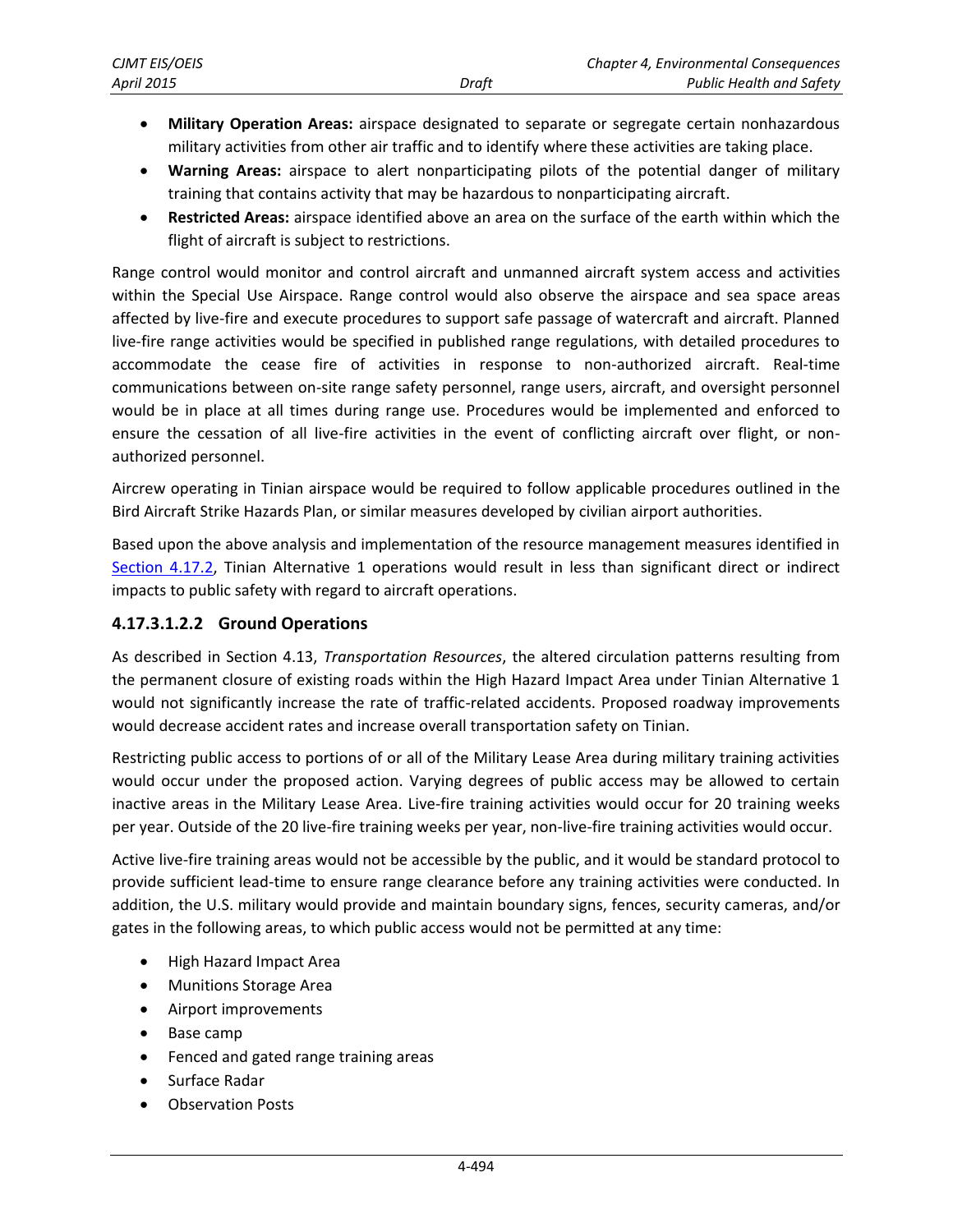| <b>CJMT EIS/OEIS</b> |       | Chapter 4, Environmental Consequences |
|----------------------|-------|---------------------------------------|
| April 2015           | Draft | <b>Public Health and Safety</b>       |

Unauthorized civilian entry during military training operations could result in accidents that impact public health and safety. To facilitate range safety, ground access would be controlled by traffic control points on existing roads into the Military Lease Area. Sea space and airspace restrictions would be established and published electronically by U.S. military using current methods of notifications (including Notices to Mariners and Airmen), along with schedules of when the ranges and associated danger zones are restricted. Training periods would be published electronically and signs posted to inform residents and visitors of when they are and are not allowed access to the Military Lease Area. The RTA would be patrolled each morning before use to ensure no unauthorized individuals are present.

Range control would monitor and control access of personnel and vehicles within the Military Lease Area. Planned live-fire ranges would be specified in published range regulations, with detailed procedures to accommodate the cease fire of activities in response to intruder personnel. Real-time communications between on-site range safety personnel, range users, and oversight personnel would be in place at all times during range use. Procedures would be implemented and enforced to ensure the cessation of all live-fire activities in the event of conflicting aircraft over flight, or transit of watercraft or personnel.

Live-fire operations that could result in unexploded ordnance would be restricted to the High Hazard Impact Area which would be fenced and public access restricted at all times. Activities associated with firing range operations could result in increased exposure to munitions and explosives of concern. This clearing would occur based on tabulated range usage. The Tinian RTA would be managed in accordance with current military range management policies and procedures that are designed to ensure the safe, efficient, effective, and environmentally sustainable use of the range area. Routine range clearance would be employed that involves the destruction or removal and proper disposal of munitions, including target debris, munition packaging, and crating materials.

There is also a potential for wildfire during operations within the RTA that could affect public health and safety. Range safety procedures would include measures to minimize the risk of wildfire and would provide a response plan for the event of a wildfire. To ensure public safety and protection of property, a fire management plan would be developed to address the preventative and immediate actions required to address potential fire hazards associated with military training, including considerations of both water supply and manpower.

The effects of electromagnetic environments created by stationary and mobile/portable antenna/transmitter systems (such as the International Broadcasting Bureau), located in the vicinity of ordnance operations (transportation, assembly, and loading operation areas) may present hazardous situations. A Hazards to Electromagnetic Radiation to Ordnance safety program and instruction (detailed directions pertaining to types of munitions authorized for use, based on specific transmitters/antennas in use) would provide emission control procedures for safely minimizing operational restrictions due to Hazards to Electromagnetic Radiation to Ordnance. This includes safe separation distances for all personnel (military and non-military), ground vehicles, ships, and aircraft.

Implementation of range safety and access control procedures would prevent the public from accessing the Tinian RTA during live-fire training events. The High Hazard Impact Area and certain training areas would be fenced and gated to restrict the public from entering during non-training periods. Based upon the above analysis and implementation of the resource management measures identified in [Section](#page-1-0)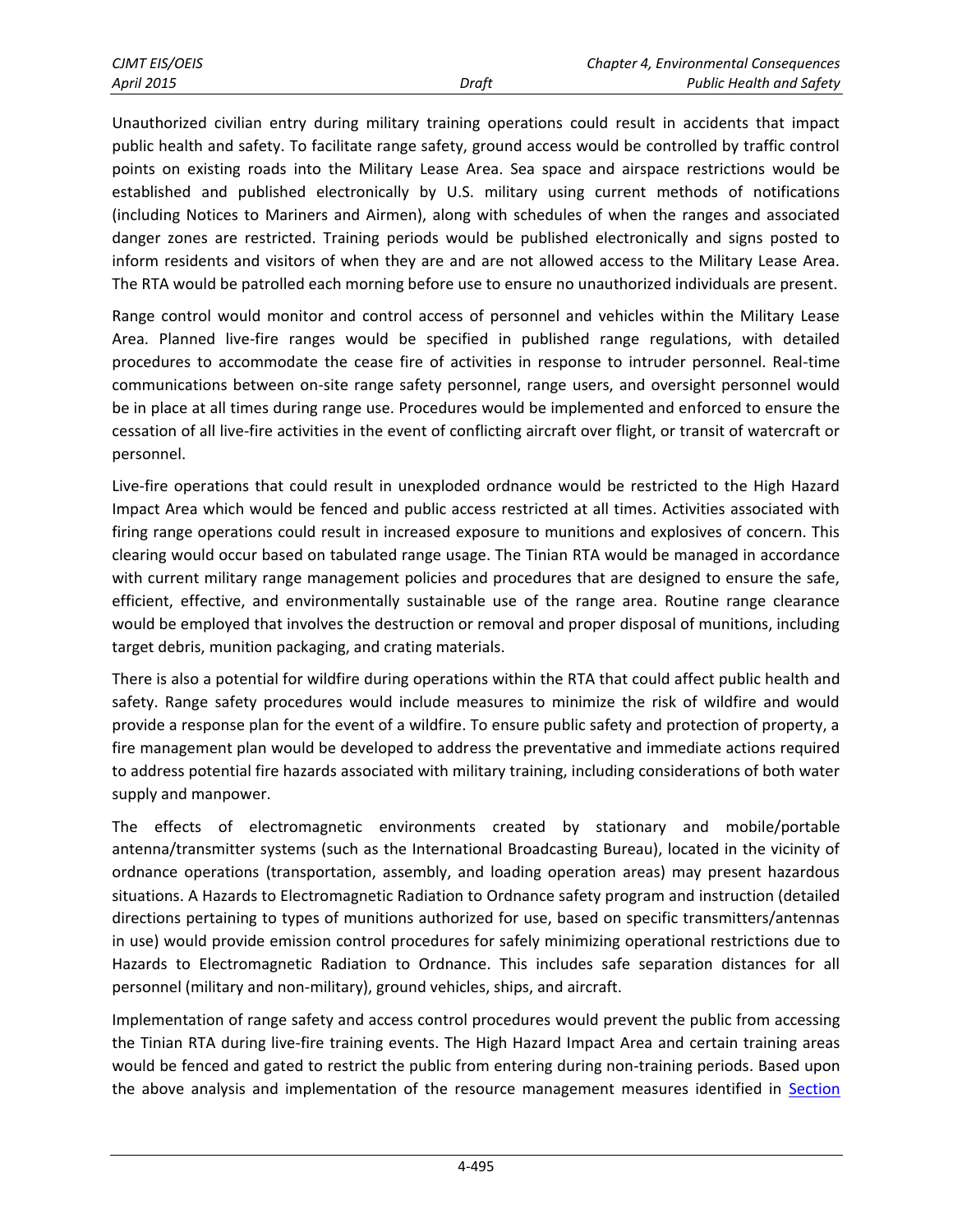[4.17-2,](#page-1-0) Tinian Alternative 1 operations would result in less than significant direct or indirect impacts to public safety with regard to ground operations.

#### **4.17.3.1.2.3 Marine Operations**

Planned sea space activation would serve to segregate non-participating ships from potentially hazardous military training. The sea space immediately underlying the airspace would be designated as danger zones. Specific danger zones would be broadcasted to the public. Danger zones are defined water areas used for military training, aviation ordnance, rocket firing or other hazardous operations and are designed to separate military operations from non-participating marine vessels. Danger zones would be closed to the public on a full-time or intermittent basis during training and open to the public when no training is occurring in that area. Public access would be prohibited or limited in restricted areas.

Range control would monitor and control access of personnel, vehicles, aircraft, and unmanned aircraft system activities within the Military Lease Area and supporting Special Use Airspace. Range control would also observe the sea space areas affected by live-fire and execute procedures to support safe passage of watercraft. Planned live-fire ranges would be specified in published range regulations, with detailed procedures to accommodate the cease fire of activities in response to intruder watercraft. Realtime communications between on-site range safety personnel, range users, and oversight personnel would be in place at all times during range use. Procedures would be implemented and enforced to ensure the cessation of all live-fire activities in the event of conflicting transit of watercraft or personnel.

Based upon the above analysis and implementation of the resource management measures identified in [Section 4.17-2,](#page-1-0) Tinian Alternative 1 operations would result in less than significant direct or indirect impacts to public safety with regard to marine operations.

### **4.17.3.2 Tinian Alternative 2**

### **4.17.3.2.1 Construction Impacts**

The impacts to public health and safety resulting from construction activities associated with Tinian Alternative 2 would be the same as those described for Tinian Alternative 1. Tinian Alternative 2 would also follow the same resource management measures as described in [Section 4.17.2.](#page-1-0) See [Section](#page-3-0)  [4.17.3.1,](#page-3-0) *Tinian Alternative 1*, for a discussion of impacts. Tinian Alternative 2 construction activities would result in less than significant direct or indirect impacts to public health and safety with regard to aircraft and ground operations; and no impact to public health and safety with regard to marine operations.

### **4.17.3.2.2 Operation Impacts**

The impacts to public health and safety from Tinian Alternative 2 operations would be the same as those described for Tinian Alternative 1. Tinian Alternative 2 would also follow the same resource management measures as described in [Section 4.17.2.](#page-1-0) See [Section 4.17.3.1,](#page-3-0) *Tinian Alternative 1*, for a discussion of impacts. Tinian Alternative 2 operations would result in less than significant direct or indirect impacts to public health and safety.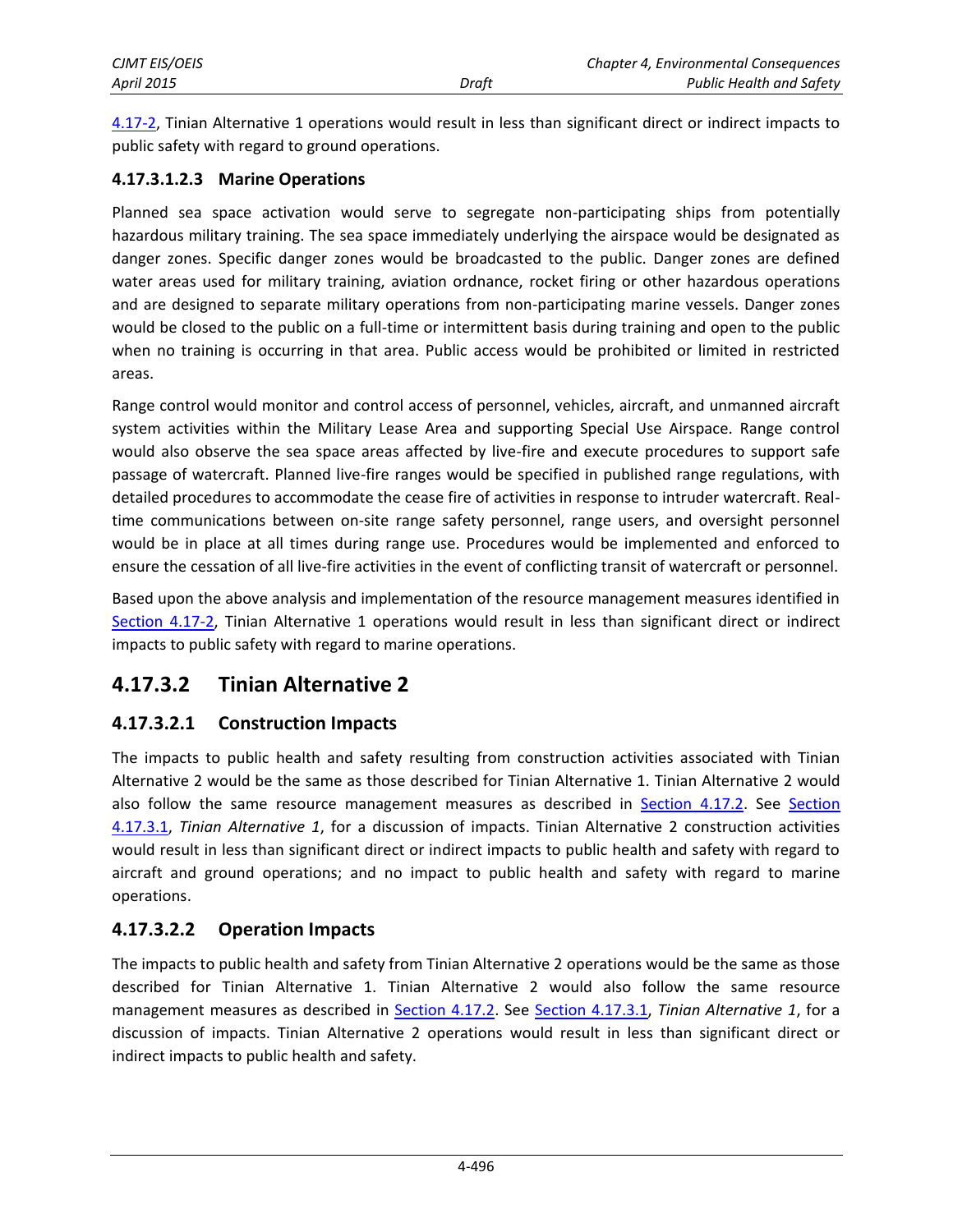# **4.17.3.3 Tinian Alternative 3**

### **4.17.3.3.1 Construction Impacts**

The impacts to public health and safety resulting from construction activities associated with Tinian Alternative 3 would be the same as those described for Tinian Alternative 1. Tinian Alternative 3 would also follow the same resource management measures as described in [Section 4.17.2.](#page-1-0) See [Section](#page-3-0)  [4.17.3.1,](#page-3-0) *Tinian Alternative 1*, for a discussion of impacts. Tinian Alternative 3 construction activities would result in less than significant direct or indirect impacts to public health and safety with regard to aircraft and ground operations; and no impact to public health and safety with regard to marine transportation.

### **4.17.3.3.2 Operation Impacts**

The impacts to public health and safety resulting from operations associated with Tinian Alternative 3 would be the same as those described for Tinian Alternative 1. Tinian Alternative 3 would also follow the same resource management measures as described in [Section 4.17.2.](#page-1-0) See [Section 4.17.3.1](#page-3-0), *Tinian Alternative 1*, for a discussion of impacts. Tinian Alternative 3 operations would result in less than significant direct or indirect impacts to public health and safety.

### **4.17.3.4 Tinian No-Action Alternative**

The periodic non-live-fire military training exercises in the Military Lease Area on Tinian would be expected to continue under the no-action alternative. The impacts to public health and safety would be less than significant during these short term duration events. The military training exercises of troop and vehicle movements would be limited to within and to/from the Military Lease Area where there would be no public access. As documented in the Guam and CNMI Military Relocation EIS (DoN 2010a), the four planned live-fire training ranges would have less than significant impacts (see Table 18.2-4; DoN 2010a). Also, for the Mariana Islands Range Complex training (see Table 3.19-2; DoN 2010b), there would be less than significant impacts to public health and safety on Tinian. Therefore, overall, the noaction alternative would have less than significant impacts.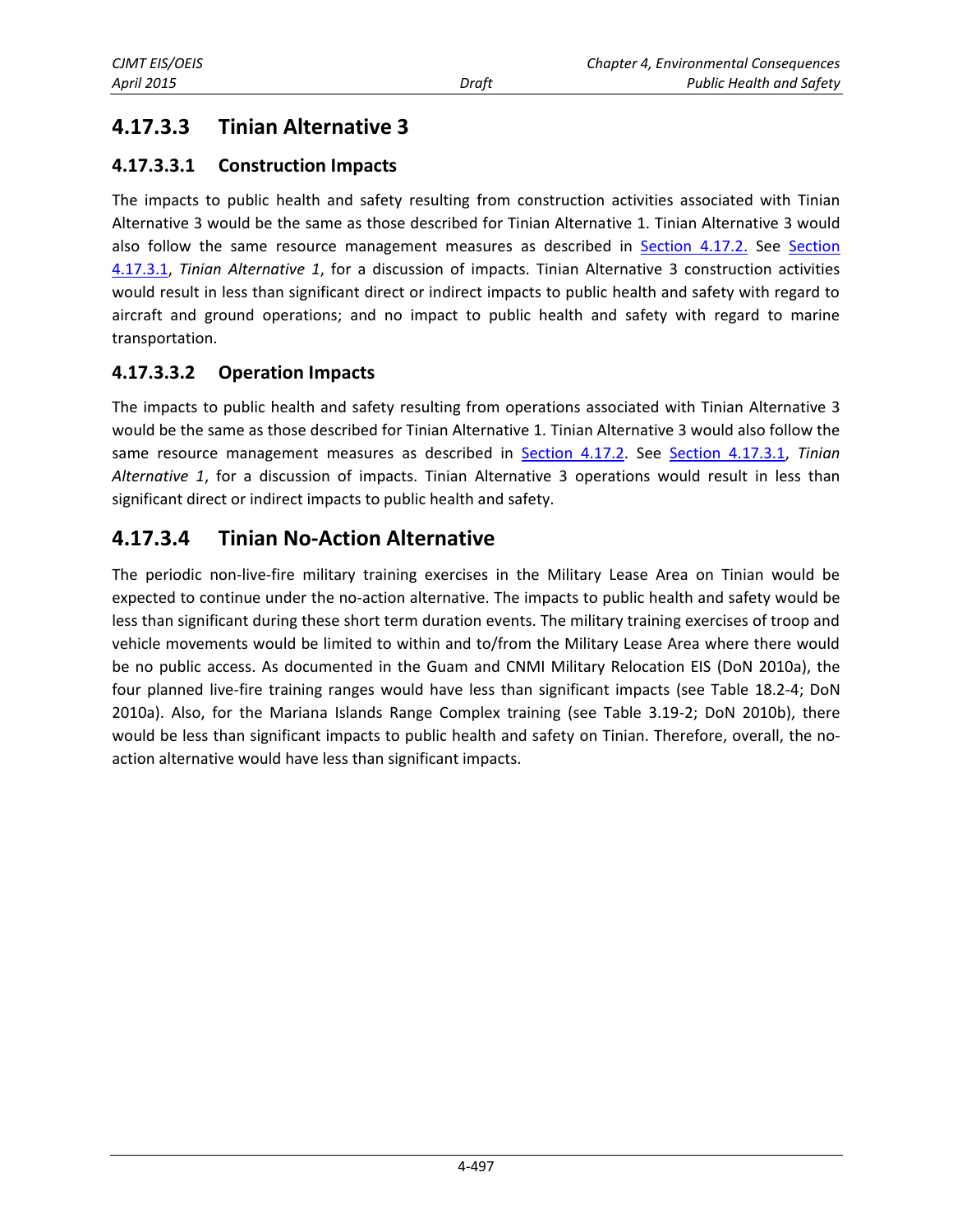### **4.17.3.5 Summary of Impacts for Tinian Alternatives**

[Table 4.17-1](#page-9-0) contains a comparison of the potential impacts to public health and safety resources for the three Tinian alternatives and the noaction Alternative.

| <b>Resource Area</b>            | <b>Tinian</b><br>(Alternative 1) |                  |                     | <b>Tinian</b><br>(Alternative 2) |                     | <b>Tinian</b><br>(Alternative 3) |                     | <b>No-Action Alternative</b> |  |
|---------------------------------|----------------------------------|------------------|---------------------|----------------------------------|---------------------|----------------------------------|---------------------|------------------------------|--|
| <b>Public Health and Safety</b> | <b>Construction</b>              | <b>Operation</b> | <b>Construction</b> | <b>Operation</b>                 | <b>Construction</b> | <b>Operation</b>                 | <b>Construction</b> | <b>Operation</b>             |  |
| <b>Aircraft Operations</b>      | LSI                              | LSI              | LSI                 | LSI                              | LSI                 | LSI                              | LSI                 | LSI                          |  |
| <b>Ground Operations</b>        | LSI                              | LSI              | LSI                 | LSI                              | LSI                 | LSI                              | LSI                 | LSI                          |  |
| <b>Marine Operations</b>        | ΝI                               | LSI              | ΝI                  | LSI                              | NI                  | LSI                              | LSI                 | LSI                          |  |

<span id="page-9-0"></span>**Table 4.17-1. Summary of Impacts for Tinian Alternatives** 

*Legend*: *LSI* = less than significant impact; *NI* = no impact.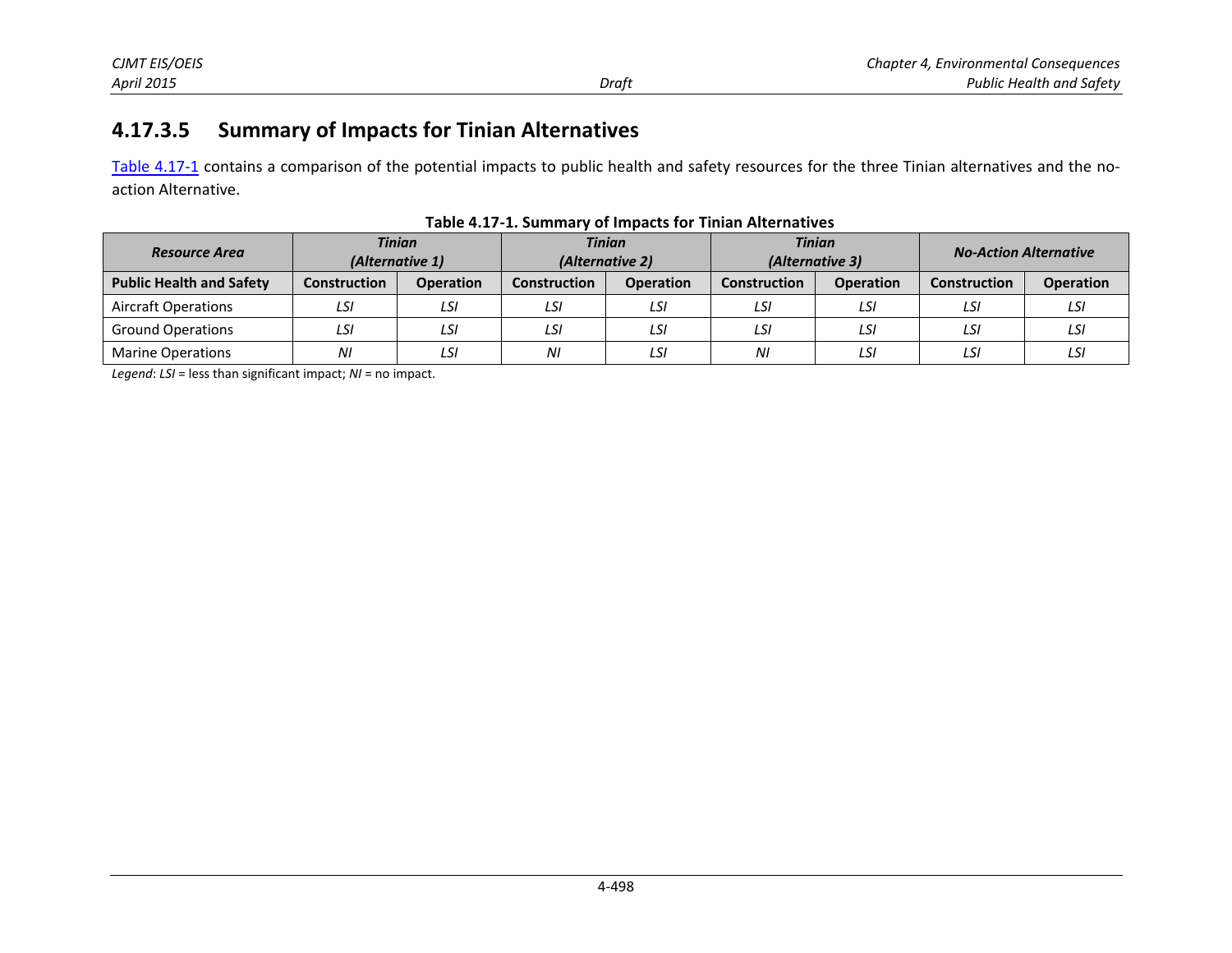# **4.17.4 Pagan**

### <span id="page-10-0"></span>**4.17.4.1 Pagan Alternative 1**

### **4.17.4.1.1 Construction Impacts**

After the completion of an appropriate real estate agreement and notifications with the CNMI government, construction activities associated with Pagan Alternative 1 could occur. Although there is no permanent resident population on Pagan, members of the public (e.g., visitors) could be present on the island during construction. However, they would be excluded from the construction areas. Construction personnel would be required to maintain boundary signs, fences, and barricades to provide notice to the public of active construction zones. In addition, security personnel or construction safety flaggers would provide warnings to the public of ongoing construction activities along roadways and publicly visited areas (e.g., recreational areas). There would be temporary closure of the Pagan airfield during the removal of the lava flow and for the improvements on and adjacent to the runway. Based upon the above analysis and the implementation of resource management measures in [Section 4.17.2,](#page-1-0) Pagan Alternative 1 construction activities would result in no direct or indirect impacts to public health and safety.

### **4.17.4.1.2 Operation Impacts**

#### **4.17.4.1.2.1 Aircraft Operations**

Various levels of Special Use Airspace would be designated as described in Section 4.6, *Airspace*, to provide for the safe separation of military air traffic and activities from civilian and non-participating air traffic.

Range control would occur via communications (i.e., radios) between military range personnel on Pagan and the range control facility on Tinian along with surveillance capabilities supported by participating tactical training agencies (i.e., groups of military units with tactical responsibility for a training asset) and training assets. As with the Tinian alternatives [\(Section 4.17.3\)](#page-3-1), range control personnel on Pagan would oversee personnel, aircraft, and unmanned aircraft system access and activities for direct fire, indirect fire, and aviation activity training.

Training periods would be published electronically by U.S. military using current methods of notifications (including Notice to Airmen). The restricted airspace would be off-limits during live-fire training.

Aircrews operating on Pagan would be required to follow applicable procedures outlined in the Bird Aircraft Strike Hazards Plan.

Based upon the above analysis and the implementation of resource management measures in [Section](#page-1-0)  [4.17.2,](#page-1-0) Pagan Alternative 1 operations would result in less than significant direct or indirect impacts to public safety with regard to aircraft operations.

#### **4.17.4.1.2.2 Ground Operations**

No permanent range control facilities are proposed for Pagan (i.e., no permanent observation towers or radars). Military range personnel on Pagan during training exercises would oversee safety, control,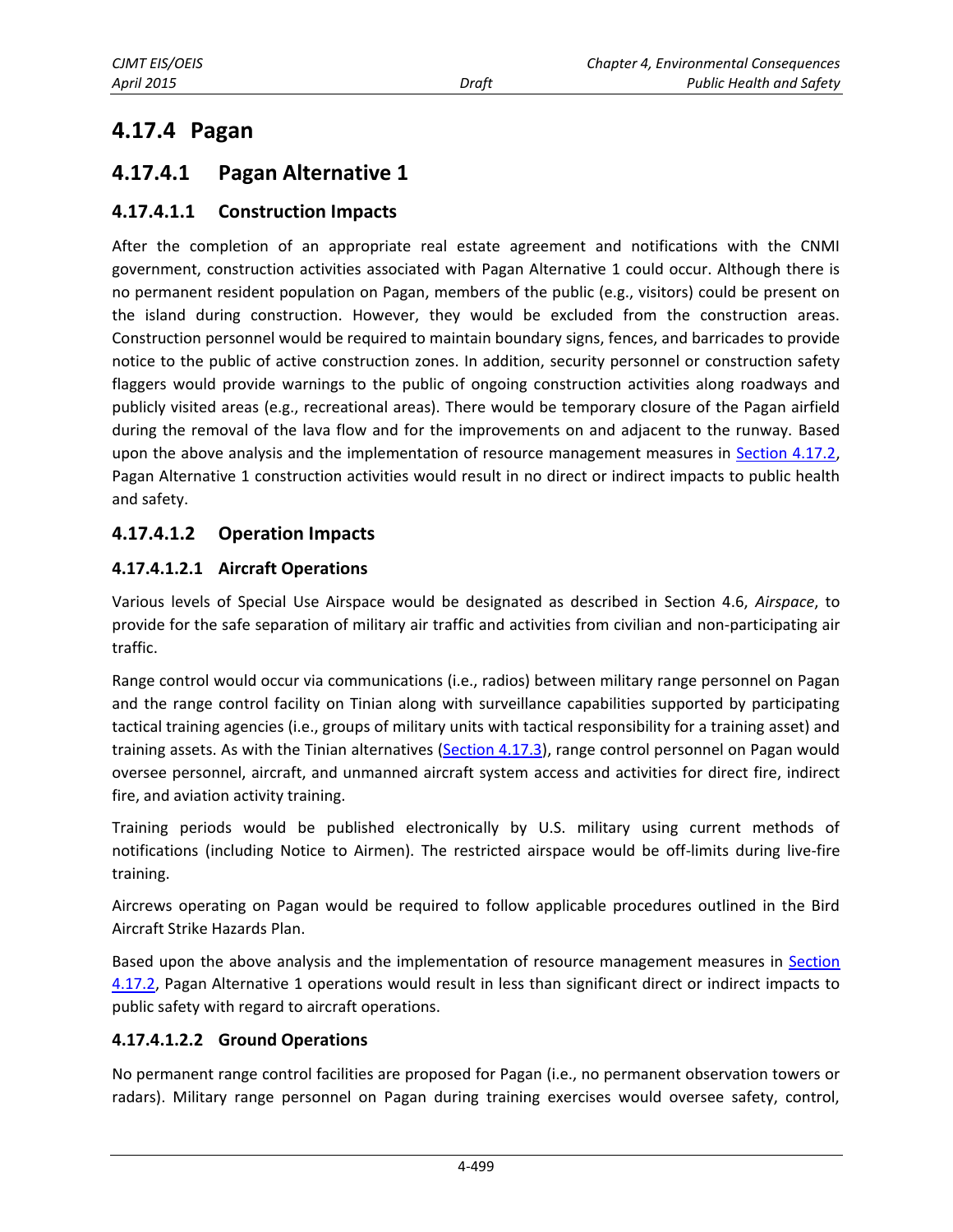maintenance, and administrative functions for air, ground, and sea training activities within the RTA. Range personnel deployed to Pagan would utilize temporary lookouts (primarily located on high ground) that provide the ability to observe interlopers (non-authorized aircrafts, boats or civilians). In addition, an aircraft clearing pass (visual review) of the area would be a standard procedure to see if people, animals, vehicles, etc. are in the area prior to military operations.

Range control would occur via communications (i.e., radios) between military range personnel on Pagan and the range control facility on Tinian and surveillance supported by participating tactical training agencies and assets. As with Tinian, range control personnel on Pagan would oversee personnel, vehicles, aircraft, and unmanned aircraft system access and activities for direct fire, indirect fire, and aviation activity training.

Training periods would be published electronically by U.S. military using current methods of notifications. During training periods, public access would be restricted from accessing areas within the Pagan RTA encumbered by surface danger zones for safety reasons. Depending upon the type of training and training scenario, portions of the island could be available for public access.

Range safety procedures would include both preventative measures to minimize the risk of wildfire and a response plan in the event of a wildfire. The U.S. military would provide and maintain boundary signs, fences, and/or gates in areas around the High Hazard Impact Areas; public access to the two High Hazard Impact Areas would not be permitted at any time.

Pagan Alternative 1 would emphasize the use of air-to-ground missiles in conjunction with live-fire aerial and sea-to-surface munitions. Activities associated with firing range operations would result in unexploded ordnance and munitions constituents. If unexploded ordnance or military munitions are inadvertently discovered by a member of the public, the resulting effects could be serious or life threatening.

Live-fire operations that could result in unexploded ordnance would be restricted to the High Hazard Impact Areas which would be fenced (as feasible) and public access restricted at all times. Activities associated with firing range operations could result in increased exposure to munitions and explosives of concern. This clearing would occur based on tabulated range usage. The Pagan RTA would be managed in accordance with military range management policies and procedures, designed to ensure the safe, efficient, effective, and environmentally sustainable use of the range area. Range clearance on Pagan would occur on a case-by-case basis, based on the usage of the RTA. Range clearance involves the destruction or removal and proper disposal of munitions, including target debris, munition packaging, and crating materials.

Implementation of safety and access control procedures are designed to prevent the public from accessing the island during live-fire training events. The High Hazard Impact Area(s) would have signage posted to inform the public they are restricted from entering during non-training periods. Based upon the above analysis and the implementation of resource management measures in [Section 4.17.2,](#page-1-0) Pagan Alternative 1 operations would result in less than significant direct or indirect impacts to public health and safety with regard to ground operations.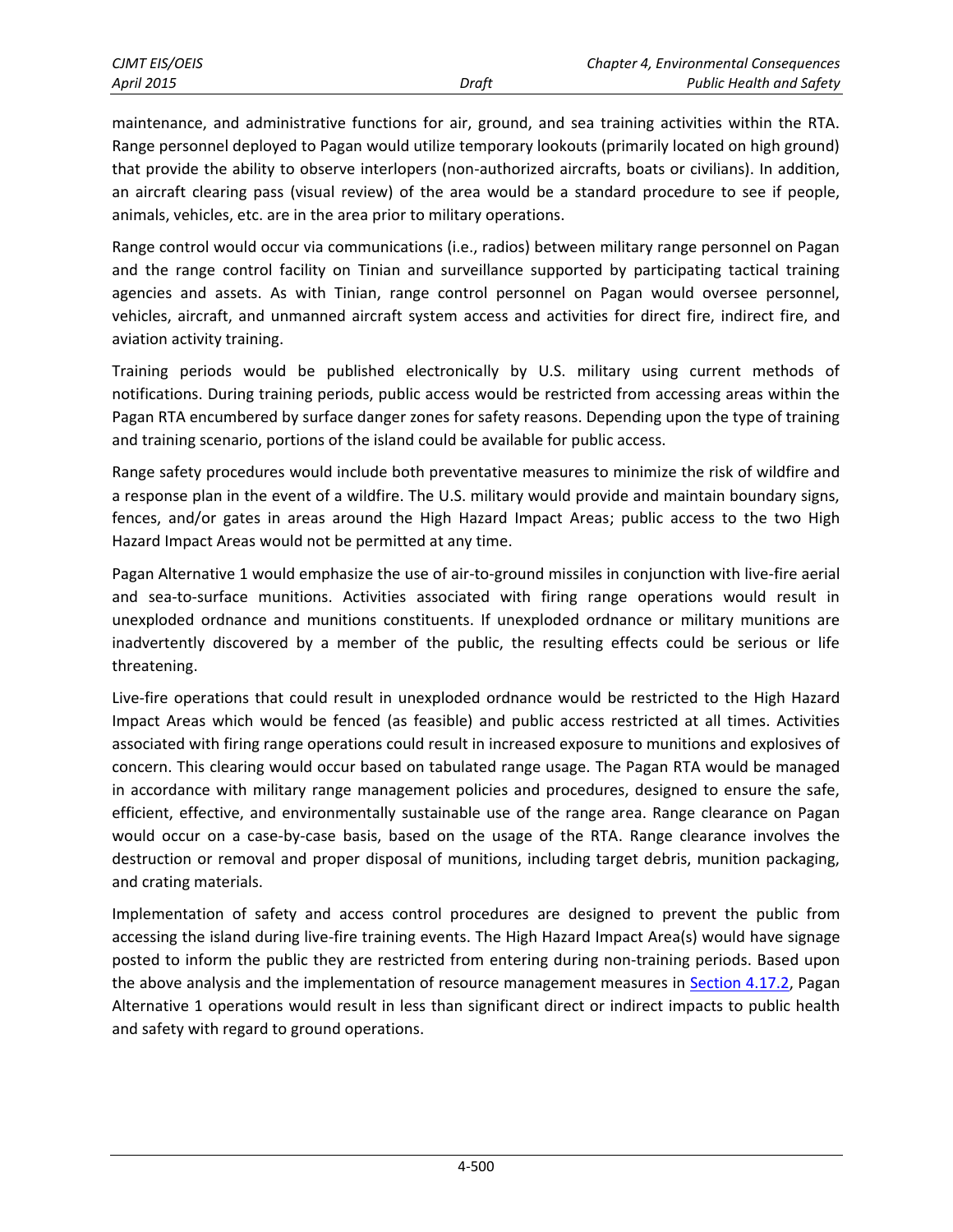### **4.17.4.1.2.3 Marine Operations**

The sea space immediately underlying the restricted airspace around Pagan would be designated as danger zones. Range control would occur via communications (i.e., radios) between military range personnel on Pagan and the range control facility on Tinian and surveillance supported by participating tactical training agencies and assets. Range control personnel on Pagan would also coordinate with exercise participants to ensure observation of the sea space areas surrounding Pagan impacted by livefire effects to ensure procedures are executed to support safe passage of transiting watercraft.

Training periods would be published electronically by U.S. military using current methods of notifications (including Notice to Mariners). During training periods, public access would be restricted from accessing areas within the Pagan RTA encumbered by danger zones for safety reasons. Depending upon the type of training and training scenario, portions of the surrounding waterways may be available for public access.

Based upon the above analysis and the implementation of resource management measures in [Section](#page-1-0)  [4.17.2,](#page-1-0) Pagan Alternative 1 operations would result in less than significant direct or indirect impacts to public safety with regard to marine operations.

### **4.17.4.2 Pagan Alternative 2**

Pagan Alternative 2 construction and training activities would have similar impacts to public health and safety as those identified for Pagan Alternative 1. The main differences that would affect public health and safety are the northern High Hazard Impact Area would be smaller and southern High Hazard Impact Area located across the isthmus would not be constructed.

### **4.17.4.2.1 Construction Impacts**

The impacts to public health and safety from construction activities associated with Pagan Alternative 2 would be the same as those described for Pagan Alternative 1. Pagan Alternative 2 would also follow the same resource management measures as described in [Section 4.17.2.](#page-1-0) See [Section 4.17.4.1,](#page-10-0) *Pagan Alternative 1* for a discussion of impacts*.* Based upon the above analysis and the implementation of resource management measures in [Section 4.17.2,](#page-1-0) Pagan Alternative 2 construction activities would result in no direct or indirect impacts to public health and safety.

### **4.17.4.2.2 Operation Impacts**

The impacts to public health and safety resulting from operations associated with Pagan Alternative 2 would be the same as those described for Pagan Alternative 1. Pagan Alternative 2 would also follow the same resource management measures as described in [Section 4.17.2.](#page-1-0) See [Section 4.17.4.1,](#page-10-0) *Pagan Alternative 1* for a discussion of impacts*.* Based upon the above analysis and the implementation of resource management measures in [Section 4.17.2,](#page-1-0) Pagan Alternative 2 operations would result in less than significant direct or indirect impacts to public health and safety.

# **4.17.4.3 Pagan No-Action Alternative**

The periodic visits of eco-tourism, scientific surveys or military training related to search and rescue are assumed to continue on Pagan under the no-action alternative. The impacts to public health and safety of these activities would be considered to be less than significant.